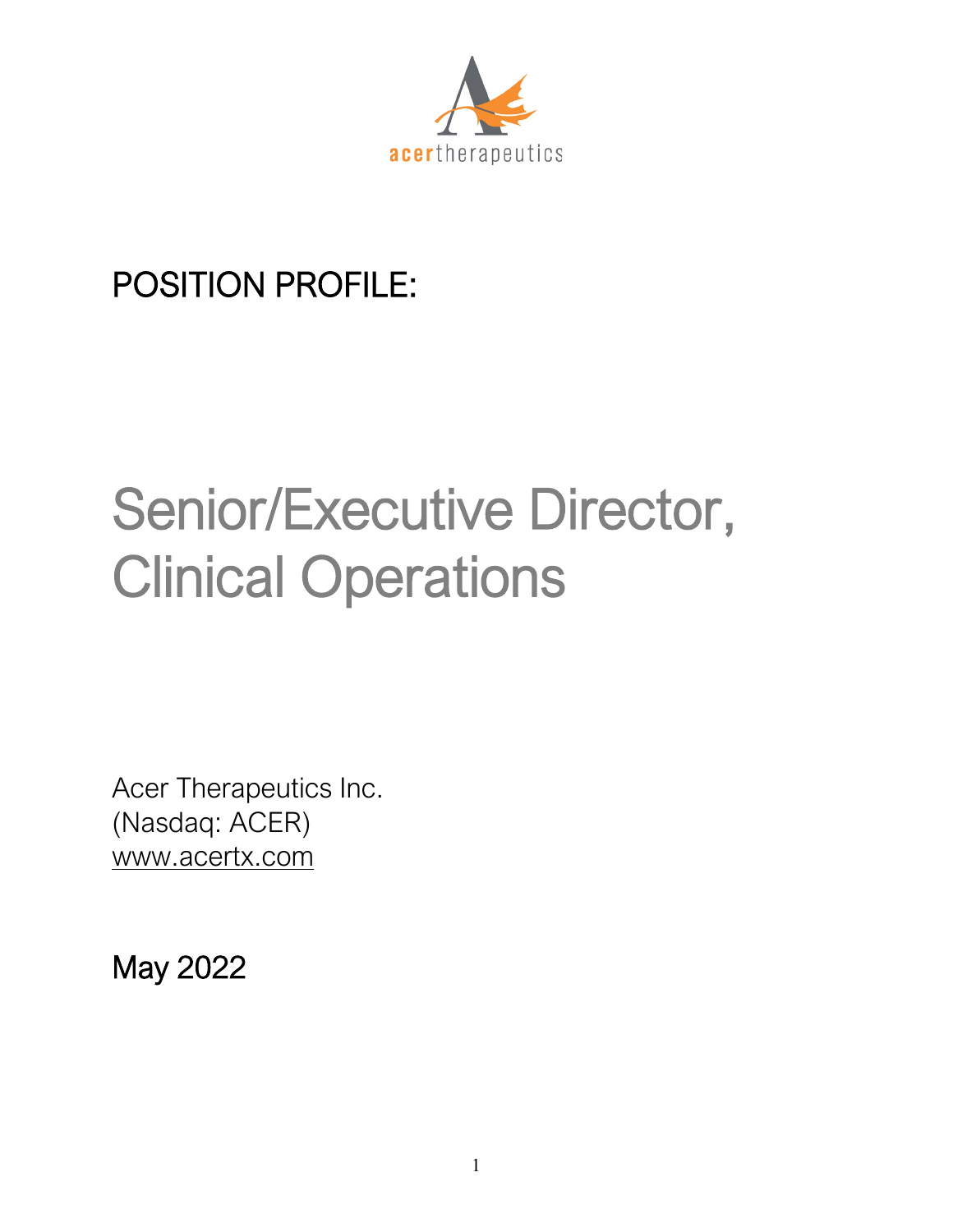

### Company Overview

We are a pharmaceutical company focused on the acquisition, development and commercialization of therapies for serious rare and life-threatening diseases with significant unmet medical needs. Acer was founded in 2013, went public in 2017 and raised \$100 million to date. Acer's pipeline includes four programs: ACER-001 (sodium phenylbutyrate) for treatment of various inborn errors of metabolism, including urea cycle disorders (UCDs) and Maple Syrup Urine Disease (MSUD); ACER-801 (osanetant) for treatment of induced Vasomotor Symptoms (iVMS); EDSIVO™ (celiprolol) for treatment of vascular Ehlers-Danlos syndrome (vEDS) in patients with a confirmed type III collagen (COL3A1) mutation; and ACER-2820 (emetine), a host-directed therapy against a variety of infectious diseases, including COVID-19. Each of Acer's product candidates is believed to present a comparatively de-risked profile, having one or more of a favorable safety profile, clinical proof-of-concept data, mechanistic differentiation and/or accelerated paths for development through specific programs and procedures established by the FDA. In March 2021, Acer entered into a Collaboration and License Agreement with Relief for development and commercialization of ACER-001.

The company is led by a management team experienced in the development and commercialization of rare disease therapeutics. Acer's strategy is predicated upon time and cost-efficient drug development, with the goal of delivering safe and effective therapies to patients with urgency.

Acer has a strong company culture and is committed to creating and maintaining an environment that values individual rights, hard work, fosters creativity, and promotes success. The Company is growing and is fueled by the talent and expertise of our employees and driven by the commitment to treating patients with significant unmet medical needs.

### Location – United States

As a part of the Acer team, you will have the opportunity to work where you're most productive. We have offices in Newton, Massachusetts and Bend, Oregon. Some travel, post COVID-19 pandemic, to our East Coast (Newton, MA) and West Coast (Bend, OR) offices may be required, as well as other US meeting locations.

However, most of us work out of a home office, co-working space, in a rainforest, at the beach, on a train, in a plane, you name it, we're there. We're a talented, unconventional and collaborative team that knows no boundaries who are always looking to work smarter and support one another. In addition to ultimate work flexibility, we also provide world-class benefits to support the ongoing health and wellness of our employees and their families.

### Reporting Relationship

The Senior/Executive Director Clinical Operations will report directly to the Group Vice President, Clinical Development.

### Job Description

The role is responsible for all functional activities related to execution of Clinical Trials. The incumbent will lead and oversee a team of internal and external clinical project managers/specialists to meet individual clinical trial objectives and corporate goals as well as providing operational expertise to project teams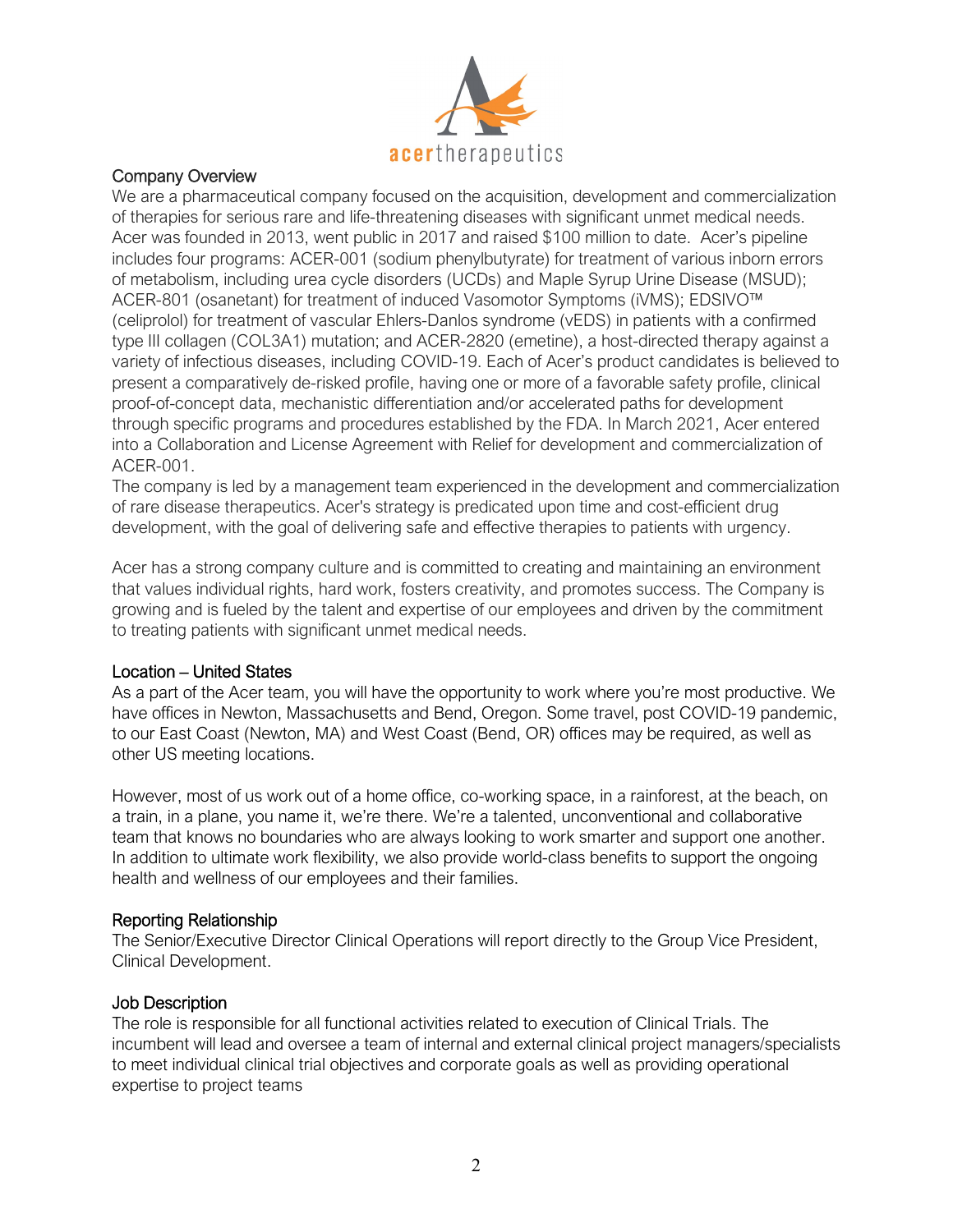

### Job Responsibilities

- Directs, supervises and manages all aspects of clinical trials to ensure that corporate and department goals/objectives for clinical development programs are met on time and within budget
- Interacts with multidisciplinary teams in a matrix environment, developing resourcing, budgeting, financial and strategic planning for clinical programs/studies
- Create and execute clinical operational strategic plans in line with product strategy and resource allocation
- Responsible for strategy and clinical operation sections of regulatory documents including data summarization, protocols, Investigator Brochures, IND annual reports, and others as needed or requested
- Prepare and present clinical development trial updates to senior management, review any potential issues and propose any mitigations/recommendations
- Develop study feasibility, cost estimates, input into contracts, work/change orders and analyze tools and processes to support outsourcing efforts
- Build, develop and train staff, structure department for enhancing efficiency, and create a highly engaged work environment for attracting and retaining highly qualified clinical operations professionals
- Develop and ensure compliance with SOPs and guidelines, FDA regulations and current ICH GCP guidelines
- Oversee and maintain the relationships with Contract Research Organizations, investigative sites and KOL's
- Participate on project teams and study teams as needed or requested
- Maintain a high level of professional expertise through familiarity of clinical literature, knowledge of therapeutic area, current medical practice and pharmaceutical regulations

### Job Requirements

- Minimum B.S. degree, PhD or PharmD preferred, with a minimum of 10 years clinical research experience in the pharmaceutical/biotechnology industry, with at least 8+ years managing clinical programs with experience managing staff pertaining to the management of clinical programs.
- Thorough knowledge of the clinical research process, FDA, EMA and other regulatory requirements that may impact global clinical studies as well as ICH and GCP guidelines.
- Demonstrated success identifying, negotiating and overseeing outsourced clinical operations services and vendors.
- Experience with financial budgeting or reporting
- Strong collaboration and team-working, communication and organizational skills required
- Ability to take a leadership role and drive quality progress.
- Ability to interact with investigators, vendors, and individuals at all levels of the organization.

### Success Factors

- Strong personal leadership skills to drive performance and support corporate objectives.
- Ability to work collaboratively and effectively with others.
- Ability to work under pressure and meet deadlines.
- Strong analytical and communication skills.
- Well organized and detail oriented.
- Creativity and resilience in problem solving.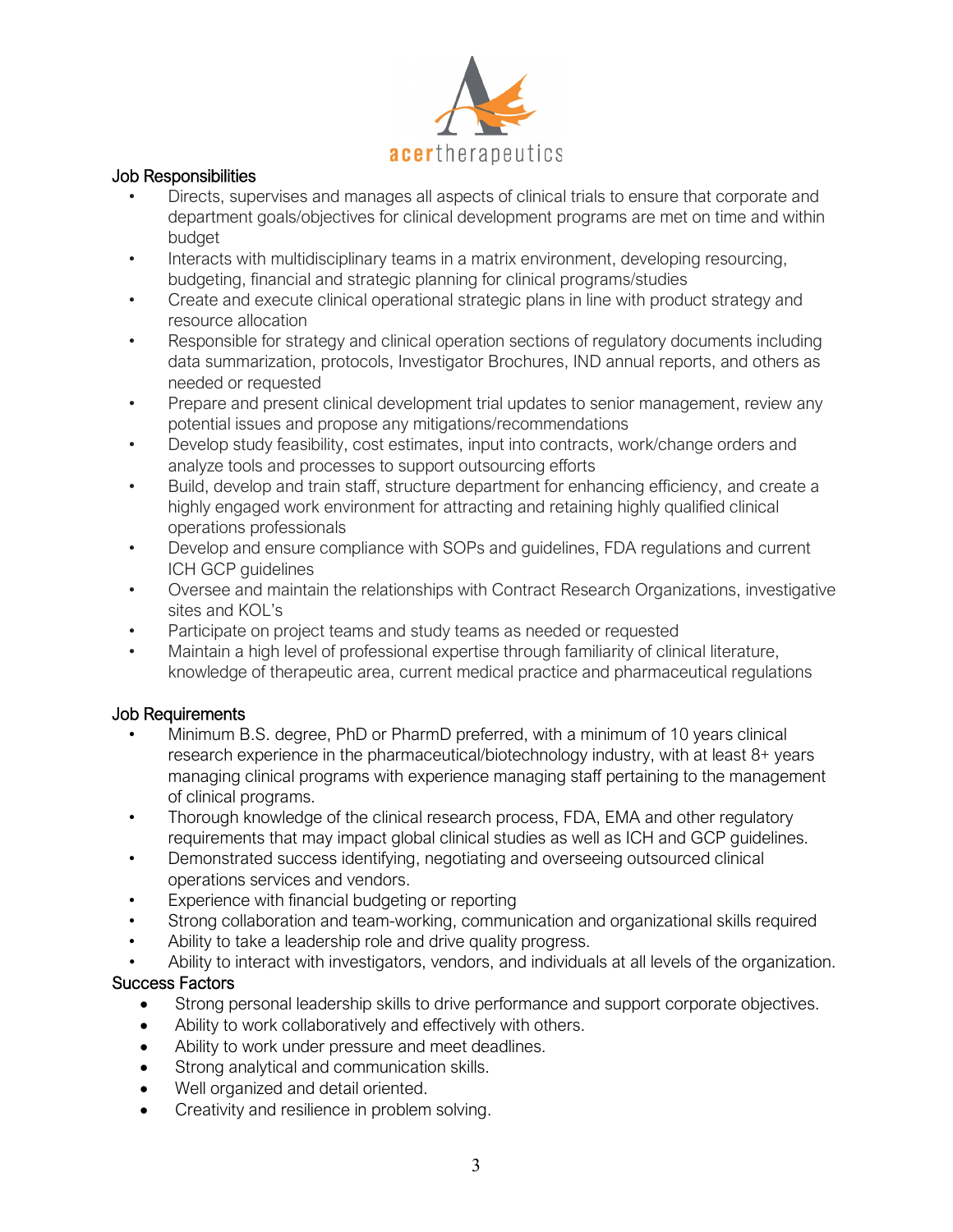

- Relentless hands-on drive to implement and accomplish performance goals.
- Effective management of vendor partners to ensure project scope is achieved within defined budget.
- Ability to independently research, design, and implement platform technology solutions.

#### **Compensation**

Acer seeks an individual of exceptional ability and will offer a competitive compensation package commensurate with candidate's individual skills and experience.

#### The Acer Ethos

We founded Acer on the fundamental mission that we will invest in developing innovative therapies for people impacted by serious rare diseases with significant unmet medical need and make them broadly accessible. In an era when the pharmaceutical industry is making huge strides in advancing therapeutic options for rare conditions, that may not sound atypical. But we believe we have a better way and it will deliver significant value to patients and their caregivers, healthcare systems and society.

Be led by patients, their caregivers and clinicians.

We don't just put patients first, we are fueled by their resilience to adversity. That's why patients and their caregivers lead us in how to think about shaping our drug development programs so that our products will deliver optimal outcomes and earn the commitment of treating clinicians.

We recognize that drugs can offer tremendous benefit to patients and clinicians alike, but often leave both with an incomplete promise. That's why we engage with patient and clinician communities in our targeted pipeline areas and listen to their needs in order to reflect their inputs early and throughout our drug program development.

Indeed, such collaboration enables us to solve challenges and design solutions together.

#### Our Core Principles

- 1. Obligation to prioritize the Patient & their Family
- 2. Be Compassionate
- 3. Respect other's perspectives
- 4. Responsibility to do what's right always!
- 5. Total Transparency
- 6. Celebrate Diversity
- 7. Humility
- 8. Be Courageous
- 9. Accountability
- 10. Be Unconventional

We will be accountable to this Ethos and Core Principles. We encourage open and transparent communication that can help us to drive our mission forward. We may seem impatient, but it is only because we want to get there faster. We are in this, together.